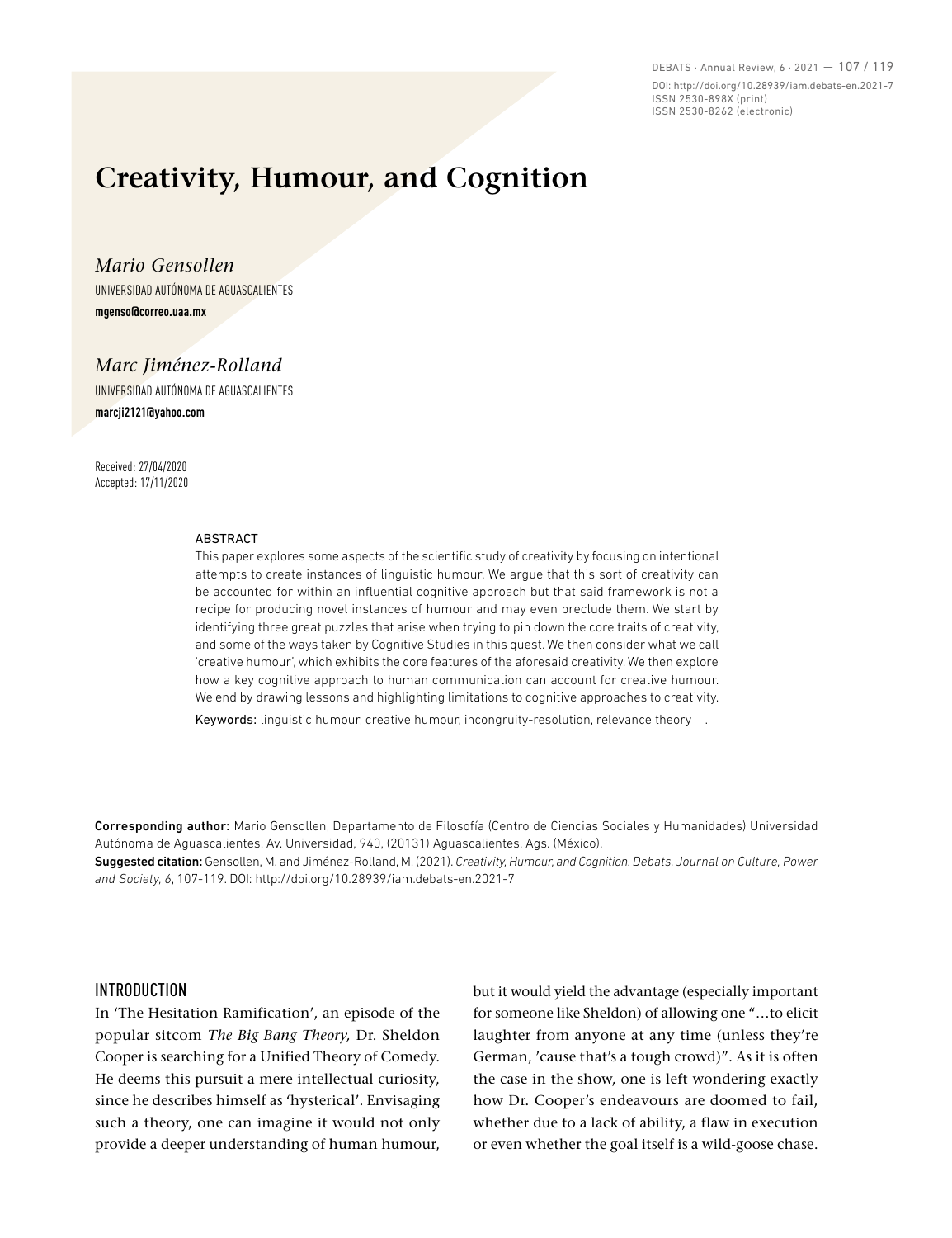One can readily accept that a unified theory is not a precondition for creating humour. The main question we address in this paper is whether developing such a theory would help in creating humour.

In broad terms, this paper explores a paradox concerning the scientific study of creativity. The result is an outline of the 'paradox for a theory of creativity'. A scientific theory should convey information about the phenomena it covers. If there is a theory, it follows that the phenomena are not novel. Furthermore, it is widely believed that an explanatory theory should render its outcomes predictable. Put another way, its outcomes should be unsurprising in the light of the scientific explanations given. Yet both novelty and unpredictability seem to be the hallmarks of creativity. It would thus seem that creativity cannot possibly be explained by a scientific theory. Although we deem some aspects of the paradox to be grounded on misconceptions about scientific theories, here we stress those linked to creativity. To tackle these issues, we focus on a narrower target by addressing attempts to intentionally produce creative instances of linguistic humour. If one can find a theory explaining this kind of creativity, there may be hope for a full-blooded cognitive explanation of overall creativity. We argue that much of what is interesting about humorous creativity can be accounted for within the framework of an influential cognitive approach and by producing algorithmic inference patterns (whether conscious or not). This, however, does not mean that such an approach will "elicit laughter from anyone at any time." It is highly unlikely that anyone will hit upon "a fool-proof recipe for generating humor stimuli of all varieties" (Hurley *et al*., 2011, p. x). Indeed, a theory on humorous effects could even preclude them because everyone knows a common way to kill a joke is to explain it.**<sup>1</sup>** We therefore try to show that the 'paradox for a theory of creativity' is based on an illusion that — like The Cheshire Cat — ends up vanishing.

To support our thesis, we will first identify three great puzzles that arise when trying to naturalise creativity. After explaining each of these puzzles, we outline ways in which cognitive studies have tried to solve them. In a second section, we focus on the links between creativity and humour. Although there is much of empirical interest on this score, we shall confine discussion to what we call 'creative humour'. After a ready-made characterisation, we will show how creative humour displays the core features of creativity identified earlier. The third section shows how a major cognitive approach to human communication can account for creative humour. Although cognitive studies of creativity have much to offer, we end by drawing lessons and highlighting some limitations for a robust naturalisation of creativity as a phenomenon for enquiry by the discipline.

## NATURALISING CREATIVITY

Creativity is one of Man's hallmarks as a species. We engage in creative tasks in many key areas such as Science, Engineering, Art, Design, Gastronomy, Entertainment, Sports, and a host of other practices and activities, in which the term 'creative' is applied to agents, processes, and products. Moreover, creativity appears to be a solely human trait; when it is extrapolated to inert physical processes, there seems to be an assumption that rational agency is somehow involved. Although acknowledging its special features, a successful naturalisation of creativity would yield an understanding akin to that found in scientific scrutiny in other fields. To gain such understanding, we must be able to show that creativity involves physical entities and mechanisms that can be embodied within a systematic theory. However, there seem to be special hurdles to recognising creativity as a phenomenon within the natural order. We go on to identify three such hurdles to naturalizing creativity: (1) *semantic diversity; (2) normativity*; (3) *unpredictability*. After discussing them, we outline some ways in which these hurdles might be overcome.

<sup>1</sup> Thus, one could agree with the *New Yorker*'s cartoonist Robert Mankoff, who — retrieving E. B. White quip — points out that "analyzing humor is like dissecting a frog. Few people are interested, and the frog dies of it" (2009, p. ix).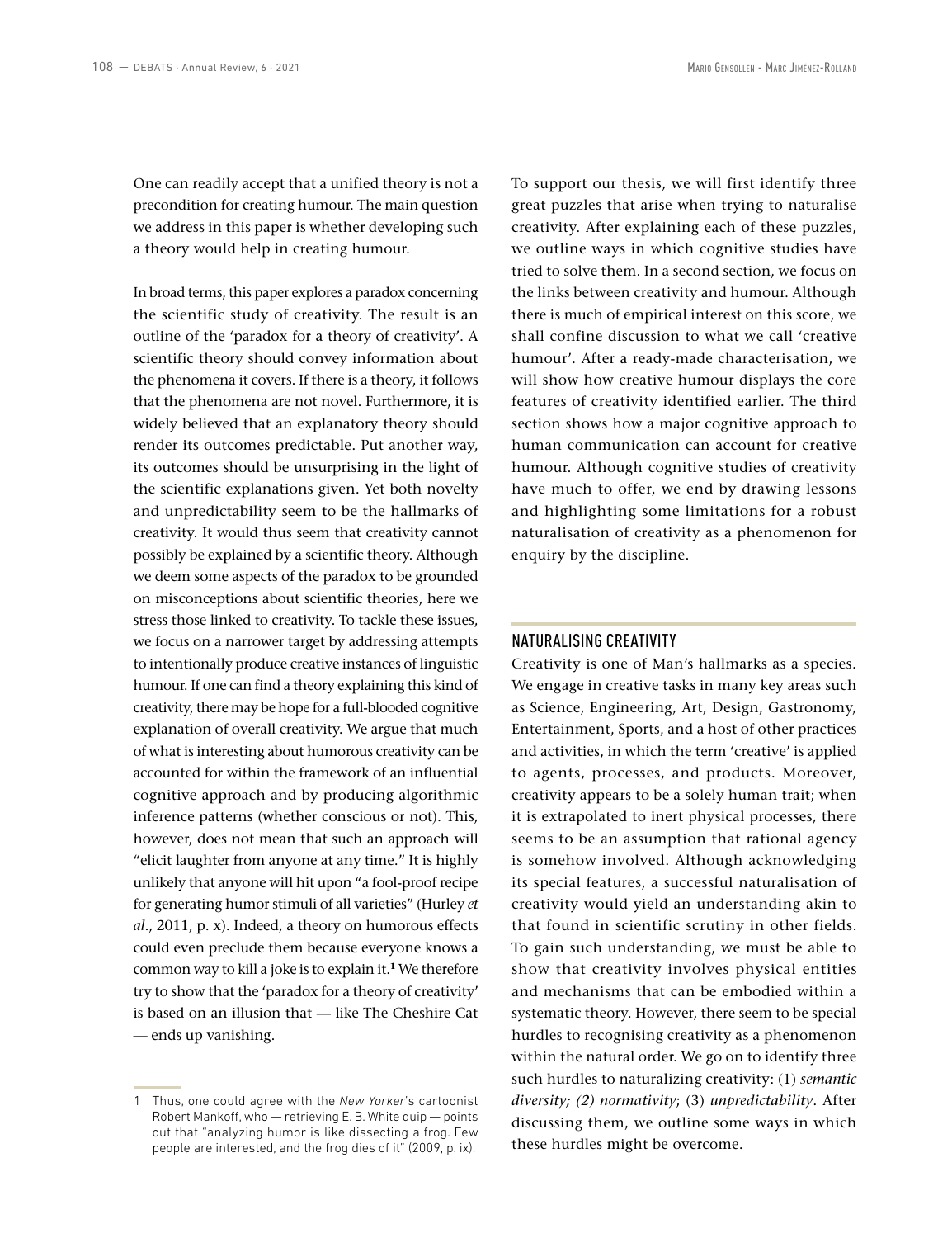The first challenge for coming up with a scientific theory of creativity is to pin down what the subject matter of such a theory should be. The term 'creativity' is associated with a vast array of meanings. Being creative seems to involve fluency, flexibility, divergent thinking, innovation, discovery, originality, spontaneity, genius, wit, ingenuity, shrewdness, imagination, insight, acumen, and so forth. It can be argued that 'creativity' belongs to a large semantic family with countless relatives. Thus, the term 'creativity' seems to exhibit a semantic diversity that makes it ill-suited for scientific theorising. As Stokes and Paul pointed out:

> We find creativity not only in art but also in science, theorizing of any sort, engineering, business, medicine, sport, gaming, and so on. At least two worries may be developed accordingly. First, given the complexity of any one of these individual domains, we might worry that there are simply too many variables to allow for a clear explanation (…). The second worry concerns generalizability. Even supposing that we could explain the creative achievement of some artistic master, any such explanation will have to be so specific that it will fail to generalize to artistic creativity, or creativity in other domains like science or gaming or whatever. In short, given the variety of creativity (and the complexity of the varied creative achievements), identifying a general explanation, in the form of a set of cognitive and behavioral features, may seem entirely improbable (2016, p. 320).

Although this might seem a case of rampant ambiguity, there is at least one constant element in most conceptions of creativity, namely, they all appear to involve some kind of *novelty* (Cropley, 2011, p. 511). However, being novel is a necessary but not a sufficient condition for being creative.

Normativity constitutes the second challenge to drawing up a scientific theory of creativity. Let us consider the case of novelty without creativity. This can be illustrated by considering drug patents. In some countries, drug prices can only legally be raised if pharmaceutical companies can prove that the drug has been modified, thus justifying the need to recoup the cost for the development of new drugs. Thus, drug patents can be extended so long as companies make changes to the product. Yet many observers consider companies abuse the system, making trifling changes to existing drugs just so they can re-file the patents — a practice known in the industry as 'evergreening' and 'product hoping' (Ward, Hickey and Richards, 2020, pp. 1-2, 19-24). Legally, the companies do not have to prove that the new drug is any better than the old formulation, merely that it is not worse. Although such cosmetic modification is legal, it is clearly not creative. This is why some argue that companies should not be allowed to extend their patent rights by using such a ruse given that novelty without value is hardly creative. This raises the question as to why we value *some* novel ideas but not other. What is valuable may vary across the spectrum of human interests. Naturalising the value of creativity involves at least three steps. The first step is to identify our goals. The second is to show how those goals are useful. The third is to explain how 'creative' achievements meet those goals. On these lines, full naturalisation of normativity would require the properties expressed by evaluative or normative terms (in this case, the term 'creative' to be natural or to depend upon natural properties).

The third hurdle is that creativity does not seem to fit into the natural order of things. For something to be creative, it is usually suggested that it should not be caused or conditioned. A common way to spell out this apparent feature of creativity is to invoke the quasi-esoteric acceptance of an inexplicable source of inspiration (we can trace the lineage of this idea back to Plato). However, we think that this way of understanding the nature of the challenge can lead to confusion. That is because it relies on the assumption that a naturalistic theory should always have predictive power. If it fails to provide accurate predictions, non-natural explanations may be at fault. Another way to state the problem recognises that the phenomena dealt with by a theory of creativity should somehow be *unpredictable*. This challenge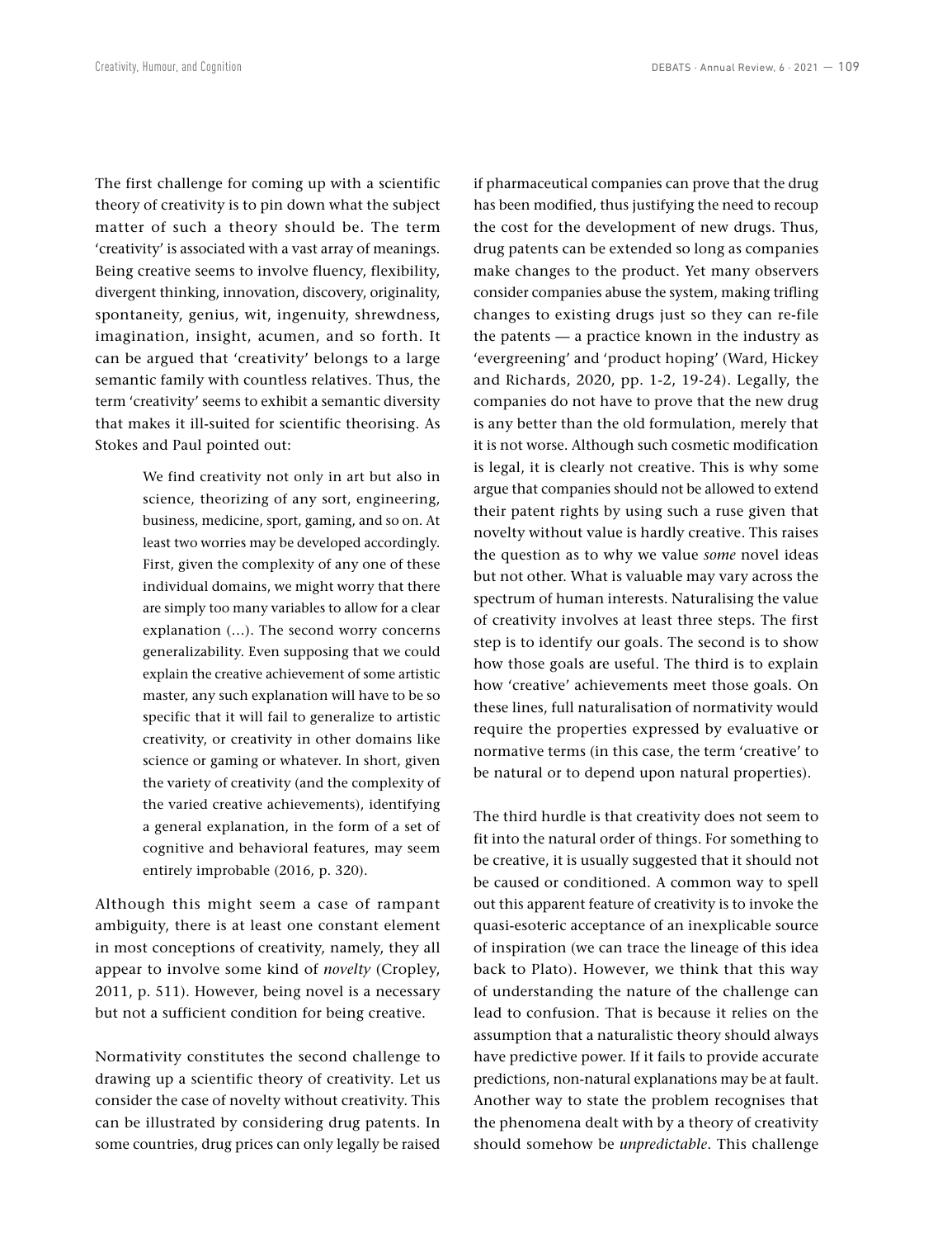acknowledges that, while it is quite possible that a theory lacks predictive ability, it may still provide *bona fide* naturalistic explanations (as, for example, does Evolutionary Biology). The challenge lies in demonstrating such theories' robust explanatory power while saying why they do not serve for making predictions.

There are some promising ways in which these challenges have been addressed by cognitive studies of creativity. Regarding the first one, it has been argued that the concept of creativity is an *integrative* or *inclusive* one. The complexity and polysemy of the concept imply that when we address different perspectives, we find that they overlap and interact with one another. If the concept of *creativity* were not an inclusive one, we could not refer to it as a conceptual category (Estany and Herrera, 2016, p. 96).

With regard to the normativity hurdle, several attempts at naturalisation have been made. Nevertheless, creative instances could only be assessed in relation to a vast array of human interests. Why is a creative instance valuable? Why do we seem to value creativity in general? This second issue may deepen our knowledge on the first one. Given the complexity of individual domains, creative instances may lead us to conclude that there are simply too many variables to allow us to come up with a clear explanation. Nonetheless, we can find a promising path from novelty to normativity by drawing a distinction between someone who is psychologically creative (P-creative) and someone who is historically creative (H-creative): "…some people repeatedly produce ideas highly regarded as valuable — and which, so far as is known, no one else has ever had before (…) Most people, by contrast, produce only moderately interesting ideas, many of which are already known by other people" (Boden, 2009, p. 237). Although, what we regard as interesting and valuable varies, there are many different ways for something to be praised as valuable, and historical creativity is very hard to gauge. One way of unravelling this problem is to first understand psychological creativity (for this is at least necessary for historical creativity)

and then understand how someone comes up with a wholly new idea.**<sup>2</sup>**

Regarding the third hurdle, it has been argued that creativity is compatible with determinism and therefore with naturalistic explanation (Kronfeldner, 2009). Psychological creativity seems to involve some kind of originality and spontaneity and thus seems to be independent from social learning, experience and prior knowledge. Nonetheless, as Kronfeldner shows, this independence is compatible with determinism. While creativity appears to be opposed to specific causal factors, it does not exclude causal determination. Thus, as we pointed out earlier, the third hurdle is not an insurmountable one. Additionally, Boden (2009) has pointed out that different kinds of creativity operate within the framework of a shared conceptual base or within conceptual spaces and thus creativity is not at odds with restrictions. Moreover, as Boden suggests "…exploratory creativity, the existing stylistic rules or conventions are used to generate novel structures (ideas), whose possibility may or may not have been realised before the exploration took place" (2009, p. 241).

As we saw above, although novelty is a recurring element in the various definitions of creativity, seizing on a given example does not prove the link. Fortunately, Boden provides a useful definition that allows us to capture the main features mentioned so far, without raising further issues on the aforementioned three hurdles. She defines creativity as "…the ability to come up with ideas that are *new*, *surprising*, and *valuable*" (Boden, 2004, p. 1). The label 'ideas' is meant to be a catch-all term covering a vast array of feats, including poetic images, scientific theories, works of art, culinary dishes, design solutions, and

<sup>2</sup> As one of the reviewers for this paper pointed out to us, coming to terms with this aspect of the puzzle of normativity requires taking into account several key components of the social dimension. While we do not underestimate the significance of these steps towards an overall scientific understanding of creativity, further remarks on this inquiry into the depths of historical creativity are beyond the scope of this paper.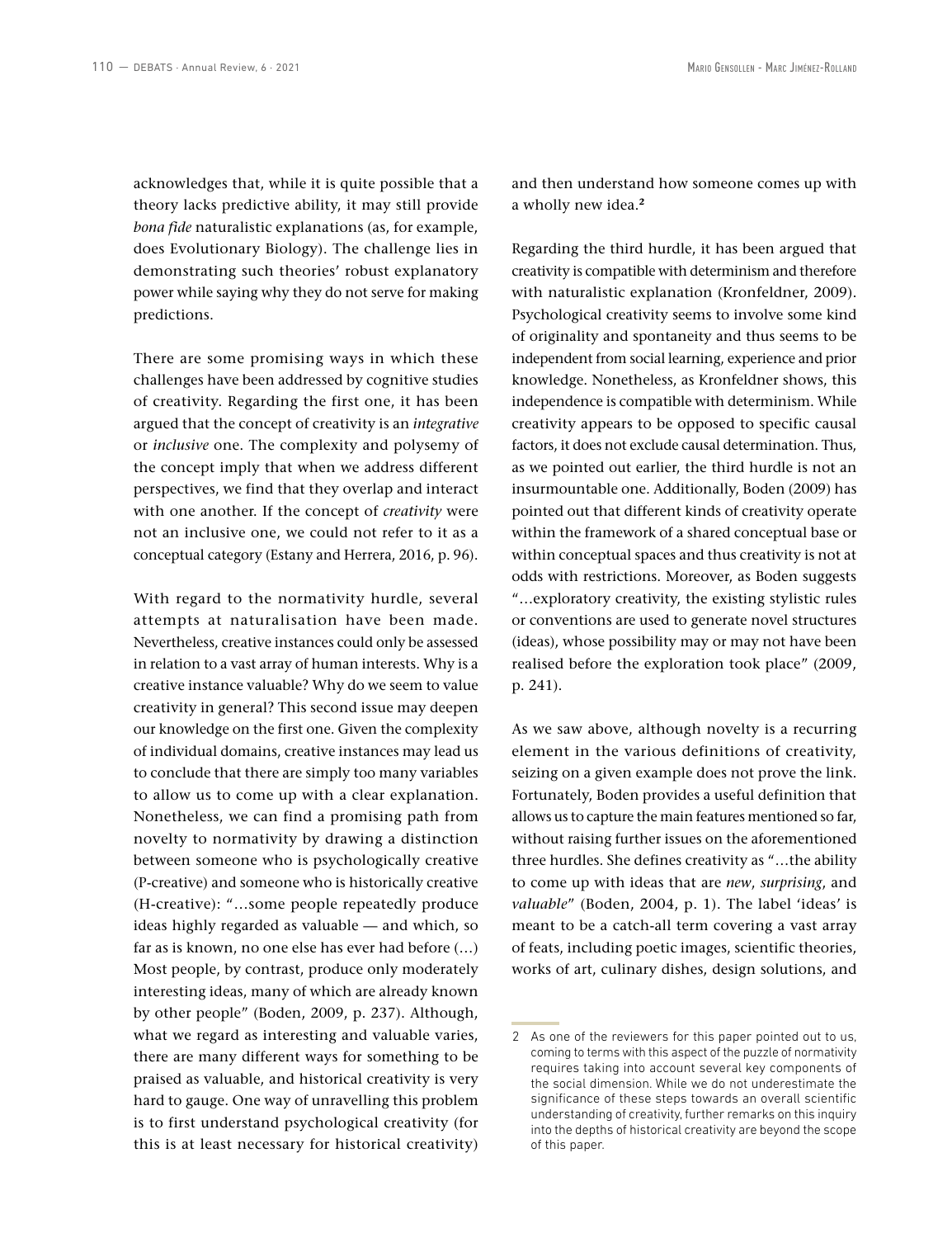winning strategies. Explaining creativity under this definition would involve surmounting the hurdles to solve what we term 'the paradox for a theory of creativity'. This definition could also be useful for assessing apparent instances of creativity and — as we will see below — will let us draw distinctions between humour in general and creative humour in particular.

### CREATIVITY AND HUMOUR

Research on the links between humour and creativity has been undertaken from neurological, psychological, cognitive and philosophical standpoints. Some recent studies have explored the neural correlates of creativity and linked them to humour. The creative tasks investigated commonly range from narrative generation (Howard-Jones *et al*., 2015) to jazz improvisation (Limb and Braun, 2008). However, the researchers unfortunately discovered that the cortical regions associated with creativity were not linked and varied depending on the activity involved. Yet Dietrich and Kanso (2010) observed the common involvement of the prefrontal cortex. Meanwhile, Amir and Bierderman (2016) argued that a one-dimensional comparison between creative and non-creative control conditions might be illsuited for showing the brain functions involved in creative ventures. Furthermore, for them the neural correlates of real-time humour creation had been too little explored. They showed through neuro-imaging that greater comedic experience is associated with less activation in the stratum and medial pre-frontal cortex but with greater activation in the temporal association regions.

Psychologists and cognitive scientists had found several links and some correlations between humour and creativity since the 1960s. Getzels and Jackson (1962) studied how highly creative groups made more use and valued humour more than non-creative ones. Gordon (1962) showed that people involved in developing creative problem-solving systems reported that sense of humour is a trait consistently present in trainees who are comfortable in dealing with analogies and associative forms of thought. Treadwell measured the ability to create humour and related that ability to other measures of creativity, and concluded that the "…study of humor appears likely to be a useful approach in the study of creativity" (1970, p. 57). For a variety of researchers, humour can be considered an aspect of creativity (Amabile, 1987; Arieti, 1976). In fact, the way researchers measure creative skills usually includes valuations of humour (Davis and Subkoviak, 1975; Torrance, 1966). Others considered humour as creative expression (Koestler, 1964; Maslow, 1971). For Murdoch and Ganim, "… humor seemed to be sufficiently integrated to be considered a subset of creativity", and that is why "…the two could be productively studied within similar conceptual frameworks" (1993, p. 66). Some researchers tend to treat sense of humour as a positive trait (Beermann and Ruch, 2009; Hong, 2010). For Ziv (1976) a humour-filled atmosphere promotes creative performance and people who were required to apply their sense of humour commonly use nontraditional thinking, which enhances their creativity. The Hungarian-British author and journalist Arthur Koestler (1964) posited a strong correlation between humour and creativity: for him humour, scientific discovery, and artistic creation are forms of creativity that all involve the same cognitive process, which Koestler called 'bisociation'. He coined this term "… in order to make a distinction between the routine skills of thinking on a single 'plane', as it were, and the creative act, which (…) always operates on more than one plane" (Koestler, 164, pp. 35-36).

There is another link between humour and creativity that has also prompted research interest, namely that humour can be an instance of creativity. Thus Chan, Chen and Lavallee have pointed out that "… humor not only facilitates creativity but may also be a display of creativity in and of itself" (2013, p. 610). Not all instances of humour are creative but some are. As we saw in the previous section, creativity seems to involve novelty, surprise and value. So, if some instances of humour involve creativity, they would need to be at least novel, surprising and valuable.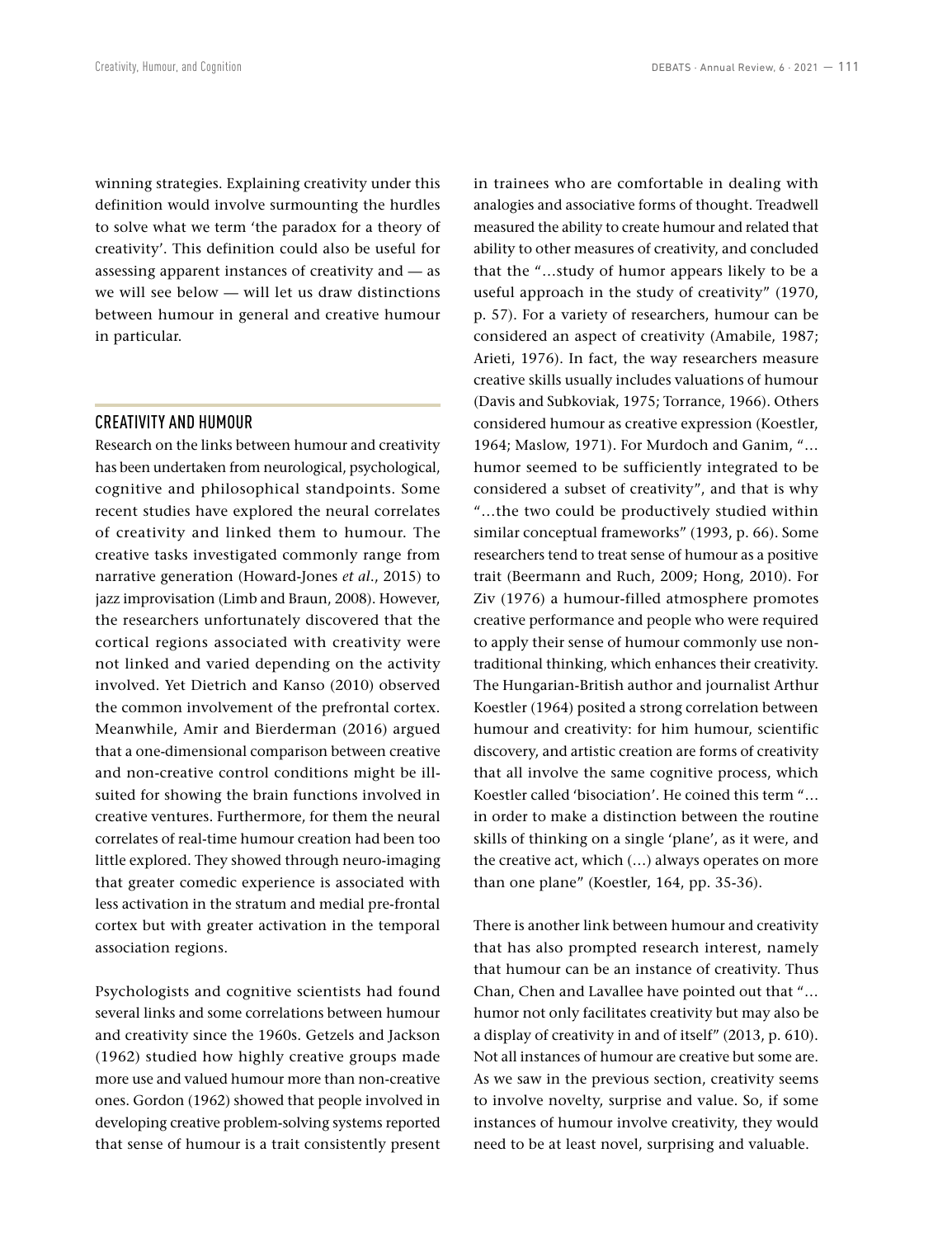Theoretical approaches to humour — whether creative or not — have a long history. Philosophers took an interest in humour from the outset. Several philosophers (such as Plato, Aristotle and Hobbes) gave us insights on the *laughing-at* phenomenon. Superiority Theories (STs) of humour were mostly looking for the psychological causes of laughter and amusement: advocates of STs "…said that when something evokes laughter, it is by revealing someone's inferiority to the person laughing" (Morreall, 2009, p. 7). A vast quantity of instances of humour fit well under STs: "We often laugh *at people*. The implied superiority is what explains the well-worn excuse: I'm not laughing *at* you; I'm laughing *with* you" (Hurley *et. al*., 2011, p. 41). Here is a cruel joke about lawyers that exemplifies STs:

> Four surgeons were taking a coffee break and were discussing their work. The first said, "I think accountants are the easiest to operate on. You open them up and everything inside is numbered".

> The second said, "I think librarians are the easiest to operate on. You open them up and everything inside is in alphabetical order".

> The third said, "I like to operate on electricians. You open them up and everything inside is colorcoded".

> The fourth one said, "I like to operate on lawyers. They're heartless, spineless, gutless, and their heads and their asses are interchangeable" (Hurley et. al., 2011, p. 41).

STs are searching for a causal explanation, not for a teleological explanation, a cognitive account, or a conceptual analysis (although some specific STs may cover some of these aspects). For example, Plato thought that laughter elicited by humour targets a given vice: unawareness. We laugh at people who do not know themselves and think that they are better than they really are. It is in this sense that laughter can be understood as a form of *abuse*. Similarly, Roger Scruton (1982) sees the laughing-at phenomenon as a device for the devaluation of the object of laughter in the subject's eyes. As far as Plato was concerned, laughter had no place in a well-ordered society because it undermined co-operation and tolerance. He also thought that laughter overrode rational self-control. His pupil Aristotle partially shared this perspective: he defined humour as a form of abuse and conjectured that comedy began as invective (Carroll, 2014, p. 6). In brief, for Aristotle "…humor is the recognition of a failing or a piece of ugliness, resulting from an implied comparison between a noble state of a person or thing and an ignoble state" (Hurley *et. al*., 2011, p. 41). STs can also explain cases in which one laughs at oneself. Thomas Hobbes, the paradigmatic defender of STs, famously remarked: "*Sudden Glory*, is the passion which maketh those *Grimaces* called LAUGHTER; and is caused either by some sudden act of their own (…); or by the apprehension of some deformed thing in another." (1651, p. 43). Therefore, when we laugh at ourselves, "…we do so putatively from a present perspective of superior insight that sees and savours the ridiculous absentmindedness of the person we once were" (Carroll, 2014, p. 9). Finally, Henri Bergson, drawing upon STs, saw laughter as a social corrective.

STs face major challenges and limitations, namely: (a) feelings of superiority are not a necessary condition for laughter; (b) the recognition of our superiority to others does appear be a sufficient condition for laughter (as Francis Hutcheson memorably pointed out, we realise that we are superior to oysters but we do not laugh at them); (c) we can laugh at comic characters superior to us; (d) it is hard to explain in terms of feelings of superiority why we laugh when we are teased in a friendly fashion; and (e) often the source of laughter has nothing to do with issues of superiority and inferiority (Carroll, 2014, pp. 8-16). Consider the following joke: "Theater sign typo: Ushers will eat latecomers" (Hurley *et. al*., 2011, p. 41). Jokes like this are very hard to explain under STs. Additionally — as Hurley, Dennett and Adams suggested — this account of humour faces a core weakness: "although it provides a generic reason underlying much (if not all) humor, it does not provide a *mechanism* of humor, and thus also doesn't provide a reason for the reason!" (2011, p.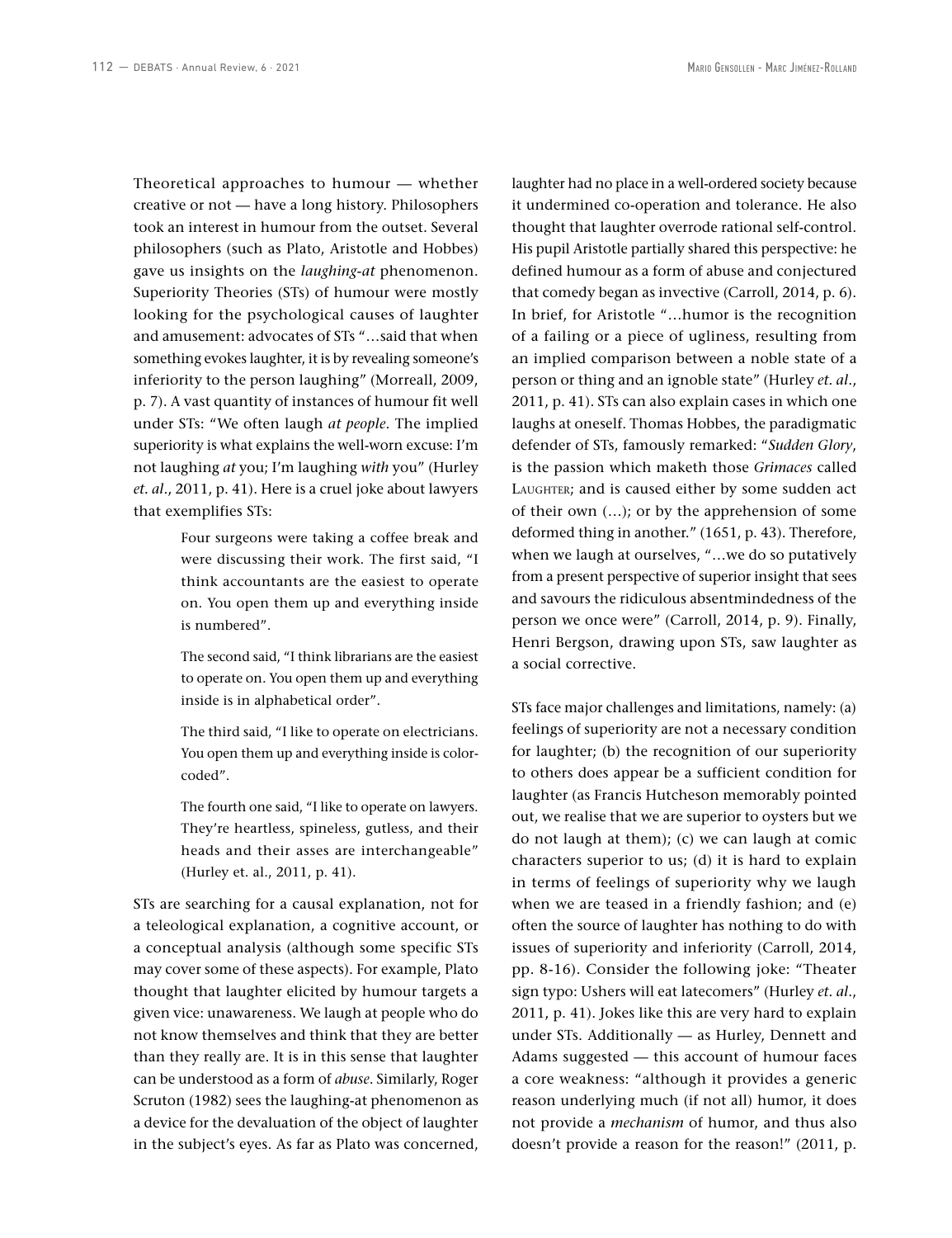42). Nonetheless, STs have the virtue of covering many humoristic instances: for example those that make fun of foolishness. STs can also cover the value of humour pointing out that laughter is pleasant, and the pleasure we feel is elicited by the recognition of our actual superiority over the object of laughter.

Release Theories (RTs) of humour mostly looked at the value of laughter and comic amusement. Why do we spend so much time and money consuming humourbased products? Noting the purpose of humour, RTs claim that what fulfils this purpose is what we call humorous. Prompted by the Earl of Shaftesbury, Freud and Spencer (and maybe Aristotle in the lost second book of his *Poetics*), what RTs stress is "…that tension from thought can build up, and when this tension is released by a positive emotion that results from further thought, the energy is transformed into (or spent by) laughing" (Hurley *et. al*., 2011, p. 44). For Shaftesbury, the natural free spirits of ingenious men will find out other ways to slip from their constraints and revenge themselves on those who constrain them (Morreall, 2009, p. 16). In Freud's version, "…certain events create repressed sexual and/or aggressive energy, and when that tension is undone in a dramatic way (suddenly or surprisingly), rather than gradually, the nervous energy is released, and relief ensues in the form of humor" (Hurley *et. al*., 2011, p. 44). Despite the appeal of RTs, which explain the prominence of sexual and aggressive content in humour, RTs cannot explain logical humour. Simple puns and grammatical traps do not necessarily include aggressive or sexual tension.

Incongruity-Resolution Theories (I-RTs) of humour mostly looked for the mechanism(s) eliciting laughter and comic amusement. Strongly championed by psychologists, philosophers and cognitive scientists, I-RTs tell us that "…humor happens whenever an incongruity occurs that is subsequently resolved" (Hurley *et. al*., 2011, p. 45). Also, incongruity is a relational notion: "It presupposes that something is discordant with something else. When it comes to comic amusement, that *something* else is how the world is or should be" (Carroll, 2014, p. 18). A classic example would be this one:

O'Riley was on trial for armed robbery. The jury came out and announced, "Not guilty".

"Wonderful", said O'Riley, "does that mean I can keep the money?" (Hurley *et. al*., 2011, p. 46).

I-RTs explains comic amusement elicited by this joke pointing out that O'Riley response is incongruous with being found not guilty.

Let see another one:

A somewhat heavy man goes into a pizza parlour and orders a pie. The man behind the counter says, "Do you want it cut into eight slices or four?" He thinks for a second and says, "Well, four. I'm on a diet".

I-RTs explain the comic amusement elicited by this joke pointing out that our common heuristics can go wrong in certain circumstances. Some I-RTs could add that the value of this humorous instance lies in highlighting a glitch in the way we think something that helps our cognitive wellbeing.

Championed by Hutcheson, Kant and Kierkegaard, I-RTs have many advantages. They have practical use value: they provide us "…with a useful heuristic for the future comic research by guiding us toward the kinds of variables we should attend to when investigating specimens of invented humour such as comic narratives", and "…with an eminently serviceable method for discovering the secret to the humor one encounters daily in the form of jokes, comic asides, cartoons, sitcoms, and so on" (Carroll, 2014, p. 2).

However, it is unlikely that STs, RTs and I-RTs can fully capture the nature of humour. Nonetheless, we agree with Carroll in that "…using the incongruity theory as a heuristic may pave the way for superior successor theories" (Carroll, 2014, p. 2).

For our current purposes, we can work from a characterisation like this: comic amusement is an emotion that is aimed at particular objects, such as linguistic and intentional jokes, which meet the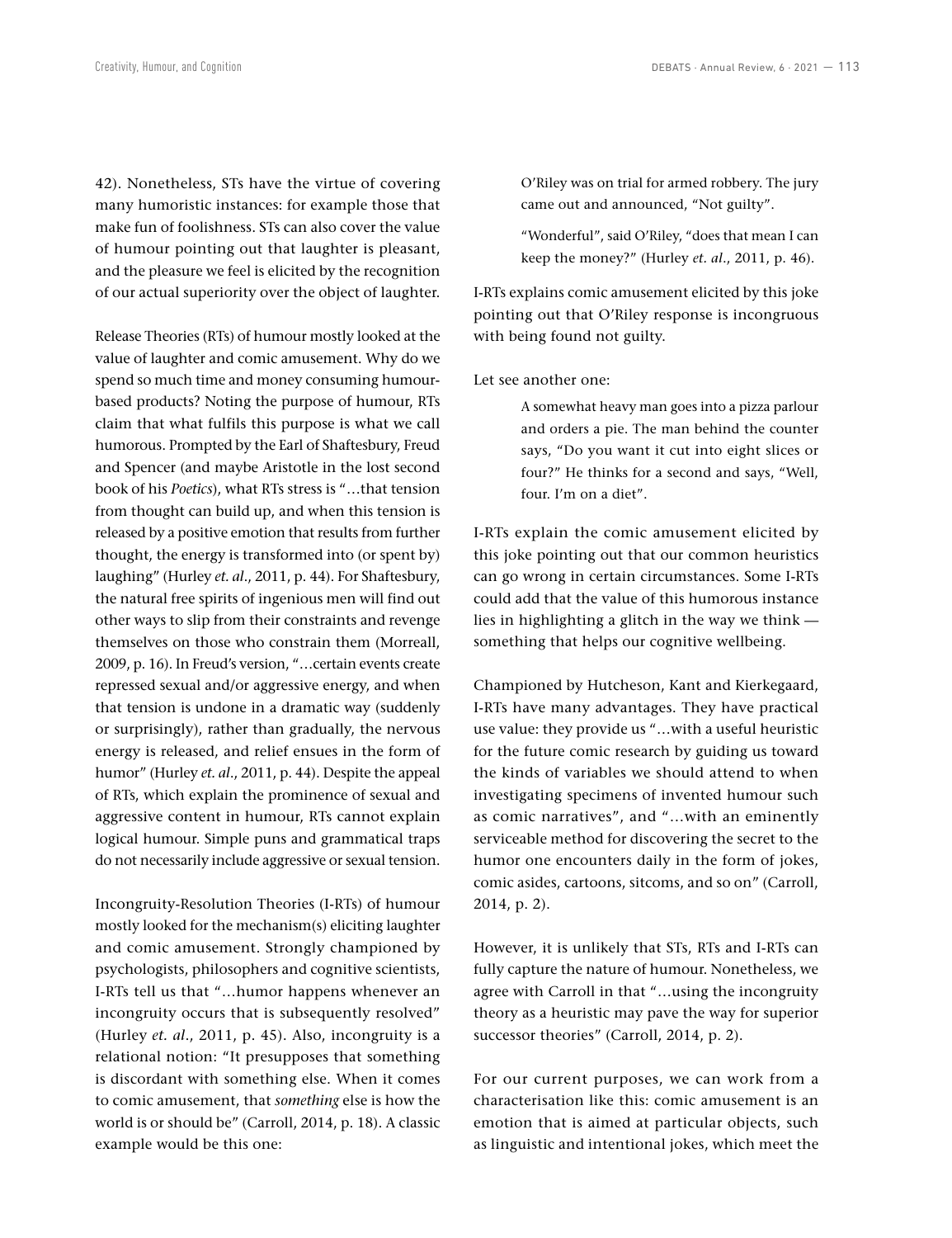criteria posed by I-RTs, where such appraisals then lead to enjoyment and a sense of levity which itself correlates with increased activation of the reward network in the brain's limbic system. The general name for all those objects that give rise to comic amusement is humour.**<sup>3</sup>**

We shall focus on linguistic creative humour. Specifically, we address *linguistic* creative humour as the production of verbal *stimuli* that set out to cause comic amusement. In creative humour, novelty, surprise, and even value, could be related to cognitive aspects of the producers and consumers of humour. A humorous instance of creativity seems to require the search for solutions linking disparities in an original way that sparks surprise (Kellner and Benedek, 2016; O'Quin and Derks, 2011; Rouff, 1975). Therefore, the humorous novelty could be understood as a type of *combinational creativity* where familiar ideas are combined in unknown ways (Boden 2004, p. 3; 2009, p. 240; 2016, p. 68). The new humorous combination elicits, as Boden points out, a statistical surprise whose object is what was previously considered unlikely. Yet even this improbability is intelligible, therefore valuable. As Boden concludes, the value of a creative instance depends on judgements of relevance (2016, p. 68). It is important to take into account that, in several cases, humorous effects ('finding something funny') involve some element of surprise: incongruity resolution; hence, creative humour, insofar as it requires bringing about incongruence, involves 'crafting surprise'. It follows that the paradox of a theory of creativity would disappear if the creative humour is not merely based on repetition of a social model or habit). This is so because such creative humour would clearly involve the elements ofnovelty, surprise and value.

#### COGNITIVE MODELS OF CREATIVE HUMOUR

We are now in a position to frame our initial question concerning the prospects of naturalising creativity in a more bounded way. From now on, our concerns will be confined to the main manifestation of creativity that we labelled 'creative humour' in the foregoing section. We will explore to what extent this kind of creativity has been brought within the scope of a systematic understanding, involving physical entities that exhibit it through recognisably natural mechanisms. Several (perhaps complementary) approaches from psychology have tackled various aspects of humour production (relating to personality, social interactions, developmental stages, abnormal behaviour, and so forth)**<sup>4</sup>**. Here though, we shall focus on theories of the cognitive aspects of creative humour. Furthermore, the range of humour output we consider is confined to that conveyed by language. To assess and support our main contention (namely that that linguistic creative humour can be accounted for within a cognitive framework) we shall first present the main general tenets of Relevance Theory [RT] (Sperber and Wilson, 1987; 1995; Wilson and Sperber, 2004). We then go on to outline how the theory has been applied to research humour in general and the intentional production of linguistic humour in particular. We note some of RT's accomplishments, promising avenues, and limitations.

## *Relevance Theory as a cognitive account of human communication*

Although it is not the only cognitive approach currently on the market, RT has much to offer as a theoretical framework. According to Sperber and Wilson, RT's "aim is to identify underlying mechanisms, rooted in human psychology, which explain how humans communicate with one another" (1995, p. 32). RT seeks to provide an empirical psychological theory that can account for human communication and cognition, making use of some assumptions from (and searching to achieve integration with) Evolutionary Biology. It presupposes that "human cognitive abilities are a part of nature; (…) adapted as a result of natural evolution" (Sperber and

<sup>3</sup> We take the general lines of this characterisation from Carroll (2014, p. 5).

<sup>4</sup> For a contemporary overview, see Gibson (2019).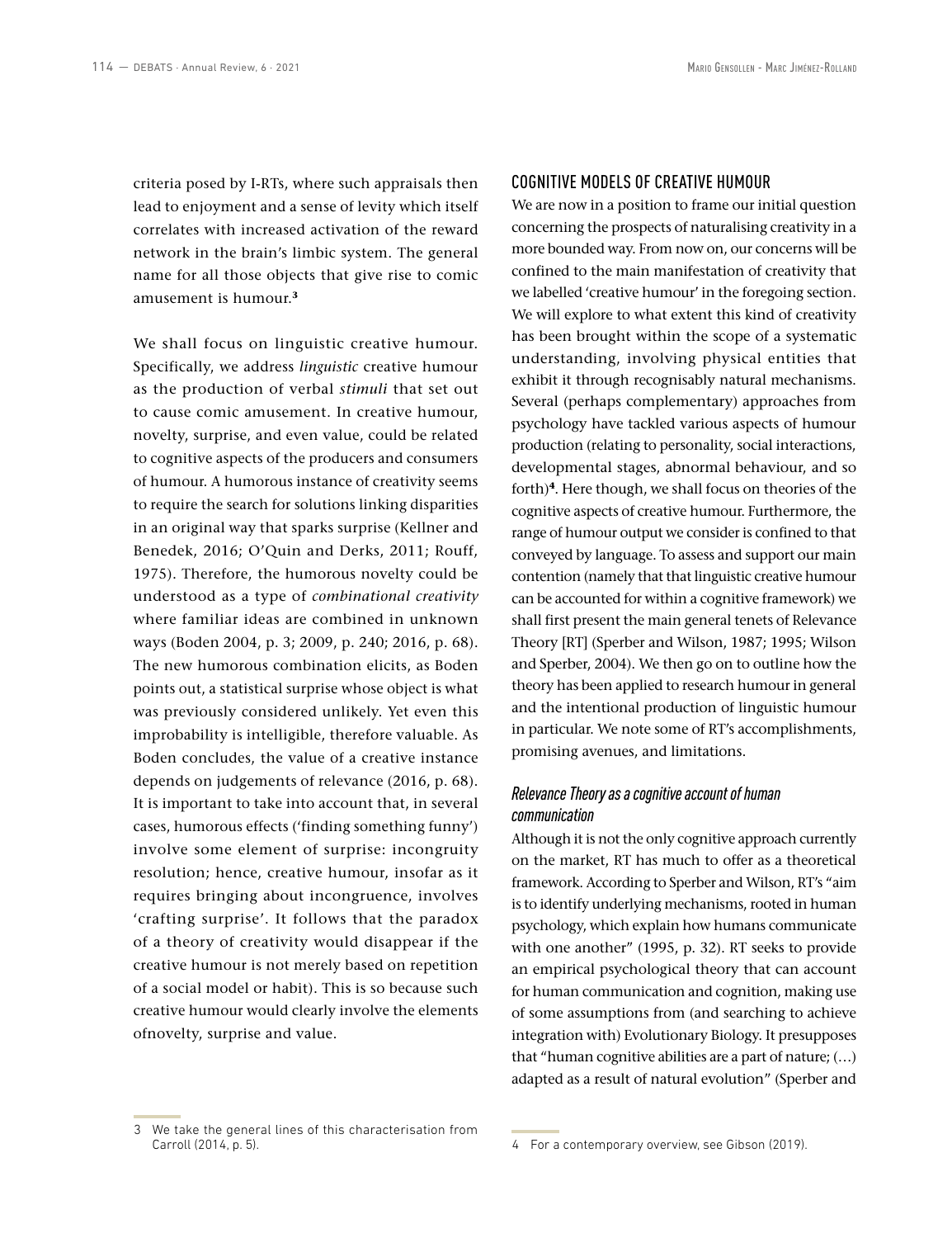Wilson, 1995, pp. 116-117). As part of our evolutionary endowment, RT posits the existence of a cognitive mechanism (which might not be a solely human one) that focuses our attention on what might be relevant but that makes us ignore stimuli which are not.

It is worth noting that, by claiming that human "… cognition is a biological function" which "tends to be geared to the maximisation of relevance", RT does not seek to provide a full description of its "process of Darwinian natural selection (or other evolutionary forces that may have helped to shape it)" (Sperber and Wilson, 1995, p. 261). Instead, it is mainly deployed as a theory at the functional or computational level of explanation (Sprevak, 2016, §4; Bermúdez, 2006; 2014). Put another way, it purports to describe the tasks performed by an organism and their ecological purpose. It may also shed light on the algorithmic descriptions of the cognitive processes at work.**<sup>5</sup>**

The main mechanism posited by RT is called "cognitive principle of relevance". It depicts the human cognitive system as wired to look for relevance and dismiss irrelevance, being able to (unconsciously) rank different processing outputs (e.g., interpretations) produced by the same stimuli. The notion of 'relevance' here is a technical one. It can be applied both to: (1) external stimuli and; (2) internal representations arising from an individual's cognitive processing of an input at a given time, and in a context that yields background information that is expressed in the form of his assumptions. Thus "it makes no sense to talk about the relevance of an ostensive stimulus on its own", instead "relevance is a notion relative to an individual, in a particular context, at a particular time" (Curcó, 1997, p. 169). In addition, there are degrees of relevance and it all boils down to maximising benefits (positive

cognitive effects) while minimising costs (mental processing load).**<sup>6</sup>**

Cognitive relevance presumably plays a crucial role in achieving communication. This does not require a previously shared code, though it may use one. Rather, it can be seen as an attempt to convey someone's informative aims followed by successful recognition of the message by the target audience (i.e. the communicative goal is achieved).**<sup>7</sup>** RT holds that ostensive communication requires that the communicator provide an ostensive *stimulus* (i.e., direct evidence of his intention to provide information). This might "create precise and predictable expectations of relevance not raised by other inputs" (Wilson and Sperber, 2004, p. 611), triggered by the so-called 'communicative principle of relevance', which states that "every ostensive stimulus conveys a presumption of its own optimal relevance" (Wilson and Sperber, 2004, p. 612). The communicator has the further task of making "…correct assumptions about the codes and contextual information that the audience will have access to and be likely to use in the comprehension process (…) so that all the hearer has to do is go ahead and use whatever code and contextual information come most easily to hand" (Sperber and Wilson, 1995, p. 43).

Under this view, even if communication involves an elaborated, conventionally shared code such as a natural language, there are significant gaps between the communicator's overt ostensive stimulus (the speaker's

<sup>5</sup> Thus, it could be argued that RT is also (aiming for) an explanation at the algorithmic level, insofar as there is also an attempt to codify, in a finite number of steps, how the organism can perform the task. However, thus far at least, an exploration of the physical changes in the organism corresponding to those algorithmic steps —what would be the implementation level of explanation— has not yet been pursued or even envisaged.

<sup>6</sup> Although our presentation of the cognitive principle of relevance is spelled out in terms of costs and benefits, assumptions and hypotheses, the main tenets of RT do not require this framing in terms of rational choice theory [RCT]. Interestingly, the relevance-theoretic framework can manage without conceiving inference from such an individualistic approach. We thank one of the anonymous referees for pointing this out. However, for expository purposes, in what follows we use the RCT lingo for an expedient exposition.

<sup>7</sup> As many naturalistic theories of linguistic meaning that assume that intentionality of thought is explanatorily prior to that of language, insofar as they "take mental representation to be basic and linguistic representation to be derivative", RT assumes that representation in public language is (partially) explained by "the representational powers of mental states" (Papineau, 2006, p. 175).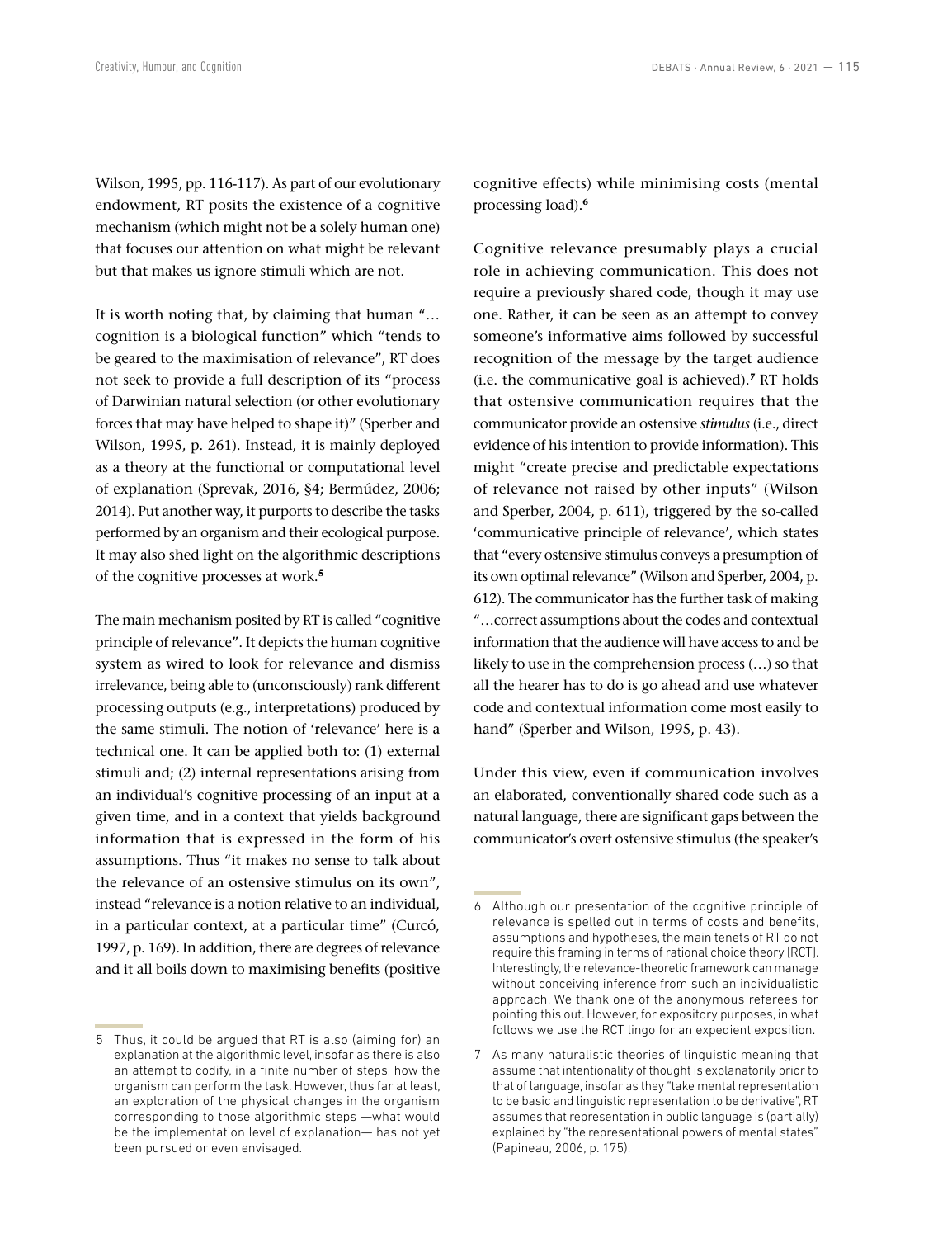utterance) and what he intends to communicate ('what he means'). "These gaps are filled by inference" (Yus, 2016, p. xvi). Although guided by the cognitive principle of relevance (following the path of least resistance and looking for the most significant cognitive effects), the inferences involved in comprehension are split into non-sequential stages or 'sub-tasks' in which the recipient (the audience or hearer) constructs and compares "…anticipatory hypotheses about the overall structure of the utterance being processed" (Curcó, 1995, p. 31). These include: a "hypothesis on explicit content (explanations) via decoding, disambiguation, reference resolution, and other pragmatic enrichment processes"; a "hypothesis on the intended contextual assumptions (the premises involved)"; and a "hypothesis on the intended contextual implications (the implied conclusions)" (Wilson and Sperber, 2004, p. 615). Communication is achieved when the inferential process leads the hearer to recover the message that the speaker wanted to convey.

#### *A relevance-theoretic account of linguistic creative humour*

One of the first attempts to apply the framework of RT to an account of humour in communication was undertaken by Maria Jodłowiec, who tried to "… characterise pragmatic mechanisms (...) involved in the production and comprehension of verbal jokes" (1991, p. 242). As shown by Francisco Yus' (2017) recent overview, many other studies have followed this relevance-theoretic orientation, both pursuing a similar goal or exploring kindred subjects such as: (a) the perception of something as humorous (whether intended or not); (b) possible classifications of humour; (c) kinds of constraints and effects involved in humorous comprehension; (d) humorous ironies and narratives; (e) conversational humour; (f) the translation of humour. We will not dwell on many aspects of these interesting subjects. Part of what is expected from RT as "a pragmatic theory of verbal humour" is that it "should be able to predict what kind of utterances and texts will be humorous and [explain] why" (Curcó, 1997, p. 165).

We will confine our attention to a relevance-theoretic explanation of intentional linguistic creative humour.

A special feature of such an explanation — unlike some other linguistic approaches to the subject — is that it takes a decisively cognitive shift. It claims that "rather than assuming that being humorous is a property of texts, and hence concentrating on their structure, (…) what we need to understand to characterize verbal humour are the mental processes [involved] when humorous effects are derived" (Curcó, 1997: 165). As we stressed in our characterisation of 'creative humour', the intentional production of humorous effects (insofar as it is a creative process) should bear the hallmark features of creativity: it must be novel, have some value, and spark surprise. As we argued, some of those features are achieved by creative humour (stemming from surprise triggered by the incongruity-resolution account; value whether as cognitive debugging or as emotional relief). Accounting for those features in a systematic understanding that is in keeping with the natural sciences would amount to naturalising creativity.

RT provides a useful framework for systematically unifying what the production of novel instances of linguistic humorous incongruities requires. In cases of intentional production of linguistic humour "the hearer has been forced [by the speaker…] to interpret the utterance responsible for the humorous climax as consistent with the principle of relevance, [in a way that] contradicts some other assumption either explicitly conveyed by an immediate utterance, or manifest in the accessible context of interpretation" (Curcó, 1997, p. 30). Thus a surprising incongruity is produced by design, with the initial information presented by the speaker. The comedian's interaction with the audience triggers his listeners to make specific anticipatory hypotheses, in which he exploits the cognitive relevance mechanism. These anticipatory hypotheses, created relying on the mind-reading ability of the speaker to set the hearers' interpretation on a specific cognitive path, generalise expectations concerning the type of information to follow; "however, people often encounter new information (…) that deviates from expectations" (Wyer and Collins, 1992, p. 665). Thus, in linguistic creative humour the speaker sets up a resolvable incongruity by violating expectations of relevance, intentionally triggering the audience to revise their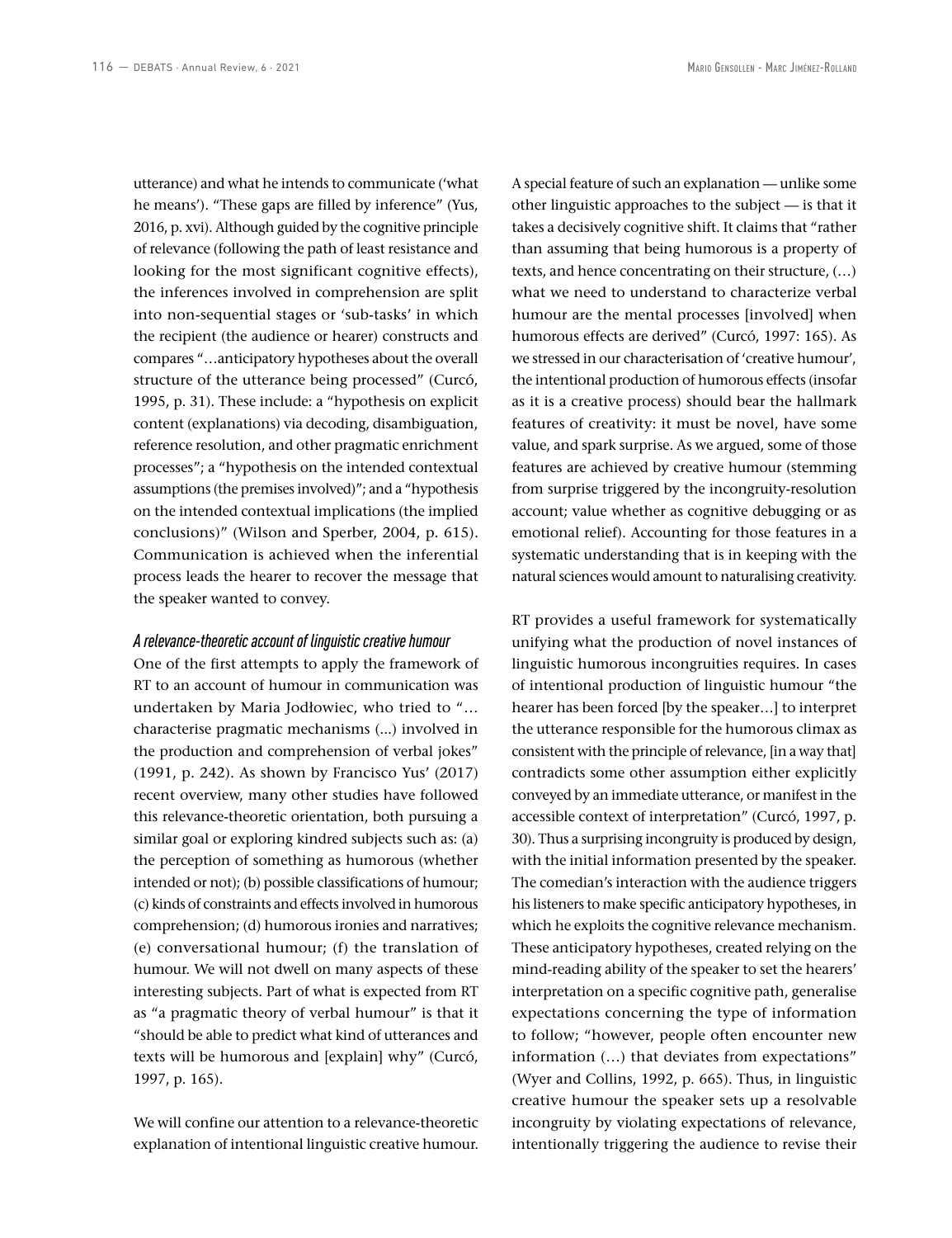ideas in the light of a new piece of information. Here, the speaker exploits his ability to guess what hearers are thinking in order to 'reverse-engineer' their inferential strategies and how they assimilate information. Since the inferences involved in comprehension require several non-sequential stages or 'sub-tasks', humorous incongruities may arise due to several non-equivalent factors, such as: the resolution of lexical and syntactical ambiguities; determinations of reference assignment; disambiguation; free enrichment and conceptual adjustment. This process can be structurally described in terms of lexical and syntactic calculations. Nevertheless, the main cognitive mechanism is usually tweaked through contextual information for the inferential strategies that the speaker believes are most likely to be used by his listeners (as we saw in the examples of I-RTs).**<sup>8</sup>** However, in order to achieve the surprise required for creative humour, at least some aspects of the inference should be unanticipated by the audience; otherwise the whole thing would not be funny. Thus, RT shows how (notwithstanding the relevance-based algorithmic processing of information) creative humour makes people laugh by spawning novel, unpredictable psychologically incongruities whose resolution turns out to be (by design) cognitively valuable for the intended audience.

We have seen that RT promises to uncover the cognitive mechanisms used by speakers to intentionally produce creative instances of linguistic humour. We assumed that a theory explaining this kind of creativity might hold out hope of a fully-fledged cognitive explanation of overall creativity. Nevertheless, it seems that linguistic creative humour as portrayed by RT can be explained as a cognitive phenomenon. Unfortunately, it turns out that linguistic humour is highly dependent on the speaker's ability to steer the hearer's inferential strategies and his access to context along predictable paths to 'solve' an incongruity. This makes it unlikely that such a theory of creativity would have any predictive value. On the positive side, it does reveal a naturalistic mechanism for humour, embodying the unpredictability of outcomes and explaining their cognitive value. Thus, the apparent paradox for a theory of creativity vanishes.

#### CONCLUSIONS

In this paper we explored some aspects of the scientific study of creativity by focusing on examples of linguistic humour. We argued that this sort of creativity can be accounted for within the framework of a valuable cognitive approach but that does not yield a recipe for producing novel humorous situations. We first identified three great puzzles that arise in attempting to naturalise creativity. After having explained each of them, we outlined some promising ways in which they have been addressed by cognitive studies of creativity. In a second section, we focused our attention on the links between creativity and humour. Then we restricted our discussion to what we called 'creative humour'. In the final section, we showed how an important cognitive approach to human communication can account for creative humour.

If Relevance Theory does explain linguistic creative humour, being able to intentionally produce humorous linguistic episodes could depend on being able to systematically elicit amusing incongruities. However, the information required for creating some kinds of linguistic humour might only be available to someone who takes part in and is in the midst of conversational contexts. If this is indeed the case, it would be impossible for the information to be anticipated or generalised in the way that Sheldon Cooper's Unified Theory of Comedy seems to require "…to elicit laughter from anyone at any time". These remarks should give us some pause for thought on what (not) to expect from a naturalisation of creativity. On the one hand, such an explanation may not entail predictive or implementation capabilities. On the other hand, the fact that creativity appears within a systematic theory involving physical entities and mechanisms might be an indication that its explanatory power relies precisely on something that precludes being able to forecast its outcomes.

<sup>8</sup> For the reconstruction of several case studies using the theoretical framework of RT, see Curcó (1995; 1997) and Yus (2016; 2017).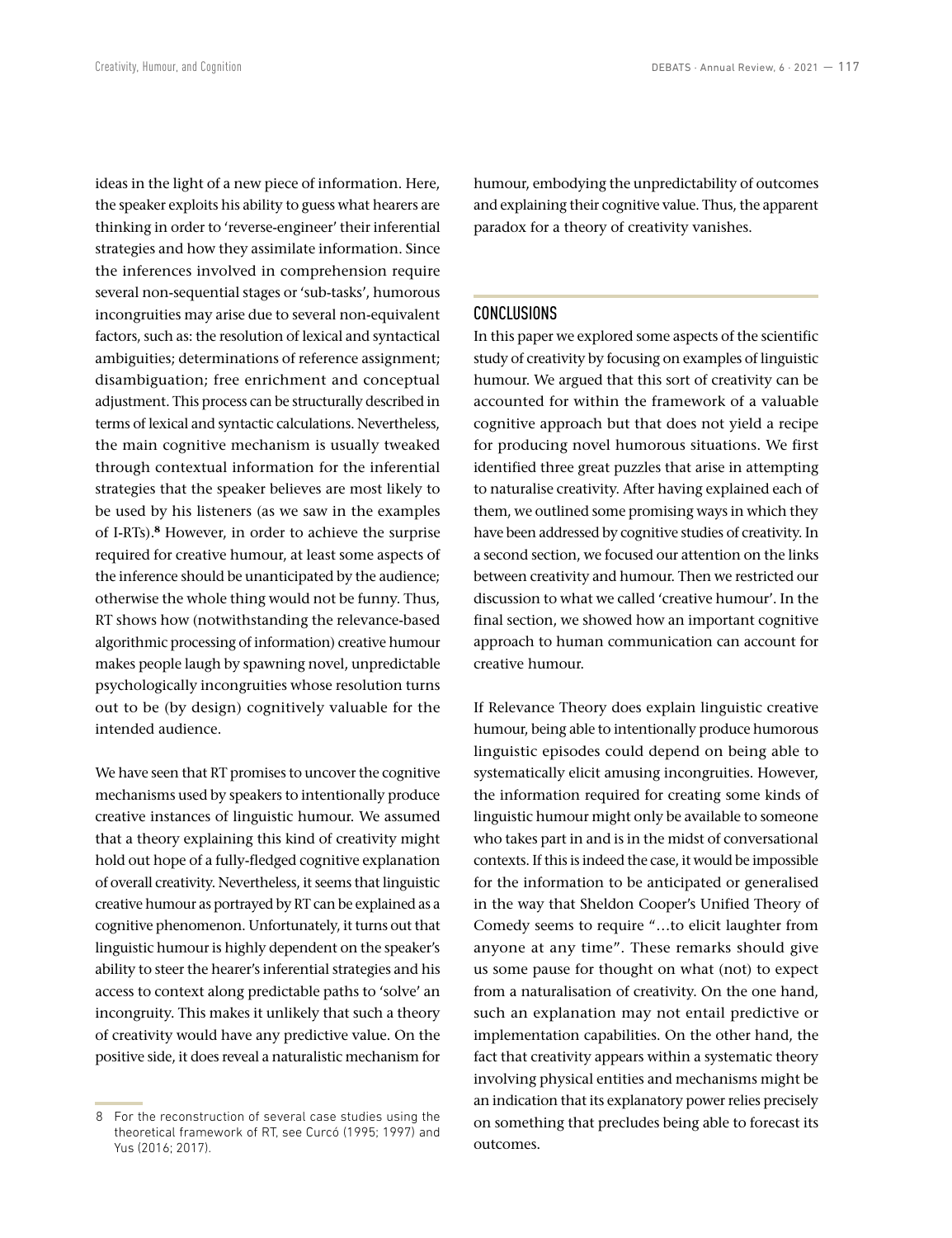#### BIBLIOGRAPHIC REFERENCES

- Amabile, T. (1987). The Motivation to be Creative. In S. Isaksen (ed.), *Frontiers of Creativity Research: Beyond the Basics* (pp. 223-254). Buffalo: Bearly Limited.
- Amir, O., and Biederman, I. (2016). The Neural Correlates of Humor Creativity. *Front. Hum. Neurosci*, *10*, 597.
- Arieti, S. (1976). *Creativity: The Magic Synthesis*. New York: Basic Books.
- Beermann, U., and Ruch, W. (2009). How Virtuous is Humor? Evidence from Everyday Behavior. *Humor: International Journal of Humor Research*, *22*(4), 395-417.
- Bermúdez, J. (2014). *Cognitive Science. An Introduction to the Science of Mind.* (2nd ed.). Cambridge: Cambridge University Press.
- Bermúdez, J. (2005). *Philosophy of Psychology. A Contemporary Introduction.* New York: Routledge.
- Boden, M. (2004). *The Creative Mind: Myths and Mechanisms*. London: Routledge.
- Boden, M. (2009). Creativity: How Does It Work? In M. Krausz, D. Dutton and K. Bardsley (eds.), *The Idea of Creativity* (pp. 237-250). Leiden: Brill.
- Boden, M. (2016). *AI: Its Nature and Future*. Oxford: Oxford University Press.
- Carroll, N. (2014). *Humour: A Very Short Introduction*. Oxford: Oxford University Press.
- Chan, Y-C., Chen, H-C., and Lavallee, J. (2013). The Impact of Gelotophobia, Gelotophilia and Katagelasticism on Creativity. *Humor: International Journal of Humor Research*, *26*(4), 609-628.
- Cropley, A. (2011). Definitions of Creativity. In M. Runco and S. Pritzker (eds.), *Encyclopedia of Creativity* (2nd ed.) (pp. 511-524). San Diego: Academic Press.
- Curcó, C. (1995). Some Observations on the Pragmatics of Humorous Interpretations: A Relevance-Theoretic Approach. *UCL Working Papers in Linguistics*, *7*, 27-47.
- Curcó, C. (1997). *The Pragmatics of Humorous Interpretations: A Relevance-Theoretic Account*. Unpublished PhD Dissertation. London: University College London.
- Davies, G., and Subkoviak, M. (1975). Multidimensional Analysis of a Personality-Based Test of Creative Potential. *Journal of Educational Measurement*, *12*(1), 37-43.
- Dietrich, A., and Kanso, R. (2010). A Review of EEG, ERP, and Neuroimaging Studies of Creativity and Insight. *Psychological Bulletin*, *136*, 822-848.
- Estany, A., and Herrera, R. (2016). *Innovación en el saber teórico y práctico*. London: College Publications.
- Getzels, J., and Jackson, P. (1962). *Creativity and Intelligence*. New York: Wiley.
- Gibson, J. (2019). *An Introduction to the Psychology of Humor*. New York: Routledge.
- Gordon, W. (1962). *Synectics*. New York: Harper.
- Hobbes, T. (1651). *Leviathan*. Cambridge: Cambridge University Press, 1991.
- Hong, N. (2010). Mow'em All Down Grandma: The "Weapon" of Humor in Two Danish World War II Occupation Scrapbooks. *Humor: International Journal of Humor Research*, *23*(1), 27-64.
- Howard-Jones, P., Blakemore, S., Samuel, E., Summers, I., and Claxton, G. (2005). Semantic Divergence and Creative Story Generation: An fMRI Investigation. *Cogn. Brain Res*., *25*, 240-250.
- Hurley, M., Dennett, D., and Adams, R. (2011). *Inside Jokes: Using Humor to Reverse-Engineer the Mind*. Cambridge: MIT Press.
- Jodłowiec, M. (1991). What Makes Jokes Tick? *UCL Working Papers in Linguistics, 3*,241-253.
- Kellner, R., and Benedek, M. (2016). The Role of Creative Potential and Intelligence for Humor Production. *Psychology of Aesthetics, Creativity and the Arts*. Advance online publication.
- Koestler, A. (1964). *The Act of Creation*. London: Hutchinson.

Kronfeldner, M. (2009). Creativity Naturalized. *The Philosophical Quarterly*, *237*(59), 577-592.

- Limb, C., and Braun, A. (2008). Neural Substrates of Spontaneous Musical Performance: An fMRI Study of Jazz Improvisation. *PLoS ONE*, *2*(3), e1679.
- Mankoff, R. (2009). Foreword. In J. Morreall, *Comic Relief: A Comprehensive Philosophy of Humor* (pp. ix-x). Malden: Wiley-Blackwell.
- Maslow, A. (1971). *The Father Reaches of Human Nature*. New York: Viking Press.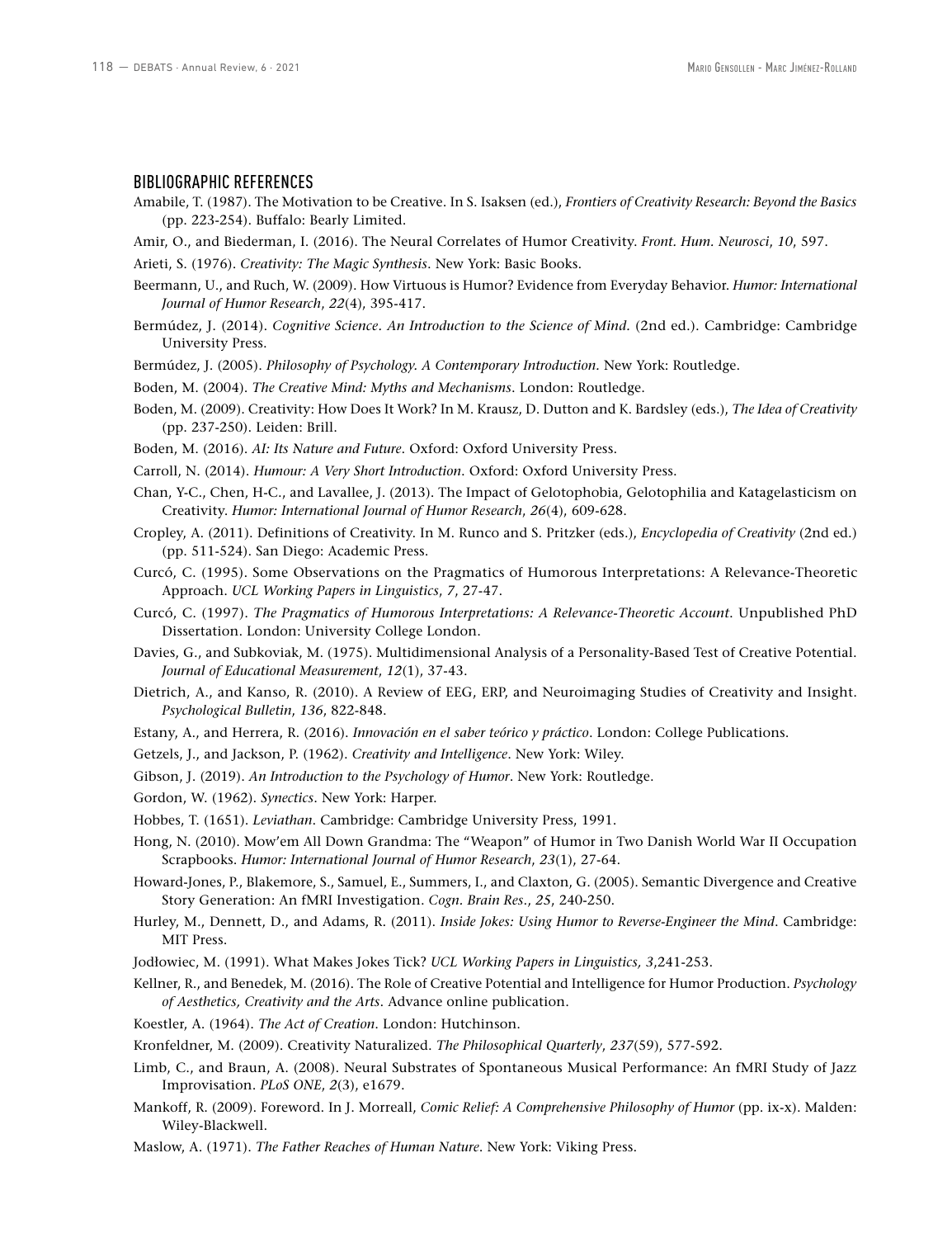Morreall, J. (2009). *Comic Relief: A Comprehensive Philosophy of Humor*. Malden: Wiley-Blackwell.

- Murdock, M., and Ganim, R. (1993). Creativity and Humor: Integration and Incongruity. *Journal of Creative Behavior*, *1*(27), 57-70.
- O'Quin, K., and Derks, P. (2011) In M. Runco and S. Pritzker (eds.), *Encyclopedia of Creativity* (2nd ed.) (p. 511-524). San Diego: Academic Press.
- Papineau, D. (2006). Naturalist Theories of Meaning. In E. Lepore and B. Smith (eds.),*The Oxford Handbook of Philosophy of Language* (pp. 175-188)*.* Oxford: Clarendon Press.
- Rouff, L. (1975). Creativity and Sense of Humor. *Psychological Reports*, *37*, 1022.
- Scruton, R. (1982). Laughter. *Proceedings of the Aristotelian Society*, *56*, 197-212.
- Sperber, D., and Wilson, D. (1987). Précis of *Relevance: Communication and Cognition*. *Behavioral and Brain Sciences, 10*, 697-754.
- Sperber, D., and Wilson, D. (1995). *Relevance: Communication and Cognition* (2nd ed.). Oxford: Blackwell.
- Sprevak, M. (2016). Philosophy of the Psychological and Cognitive Sciences. In P. Humphreys (ed.),*The Oxford Handbook for the Philosophy of Science* (pp. 92-114). New York: Oxford University Press.
- Stokes, D. (2007). Incubated Cognition and Creativity. *Journal of Consciousness Studies*, *14*, 83-100.
- Stokes, D., and Paul, E. (2016). Naturalistic Approaches to Creativity. In J. Sytsma and W. Buckwalter (eds.), *A Companion to Experimental Philosophy* (pp. 318- 333). Malden: Wiley-Blackwell.
- Torrance, P. (1966). *Torrance Tests of Creative Thinking*. Princeton: Personnel Press.
- Treadwell, Y. (1970). Humor and Creativity. *Psychological Reports*, *26*, 55-58.
- Ward, E. H., Hickey, K. J., and Richards, K. T. (2020). *Drug Pricing and Pharmaceutical Patenting Practices.* Washington: Congressional Research Service.
- Wilson, D., and Sperber, D. (2004). Relevance Theory. In L. Horn and G. Ward (eds.), *The Handbook of Pragmatics* (pp. 607-632). Oxford: Blackwell.
- Wyer, R., and Collins, J. (1992). A Theory of Humor Elicitation. *Psychological Review*, *99*(4), 663-688.
- Yus, F. (2016). *Humour and Relevance*. Amsterdam: John Benjamins.
- Yus, F. (2017). Relevance-Theoretic Treatments of Humor. In S. Attardo (ed.), *The Routledge Handbook of Language and Humor* (pp. 189-203). New York: Routledge.
- Ziv, A. (1976). Facilitating Effects of Humor on Creativity. *Journal of Educational Psychology*, *68*(3), 318-322.

#### BIOGRAPHICAL NOTE

#### *Mario Gensollen*

Has a PhD in Philosophy (Universidad Nacional Autónoma de México) and is a Tenured Lecturer in the Philosophy Department at Universidad Autónoma de Aguascalientes (since 2006). He is Visiting Lecturer at Universitat Autònoma de Barcelona. His research focuses on Social Epistemology, particularly on the intersections between Epistemology, Argumentation Theory and Political Philosophy. For further information, see https://mariogensollen.academia.edu

#### *Marc Jiménez-Rolland*

Has a PhD in Humanities (Universidad Autónoma Metropolitana). He is Assistant Lecturer in the Philosophy Department at Universidad Autónoma de Aguascalientes (since 2008). He was Adjunct Lecturer at Universidad Autónoma de Zacatecas (2011-2012). His research focuses on Epistemology and the Philosophy of Science, especially on formal approaches to problems in these areas. For further information, see https://uaa.academia.edu/MarcJiménez